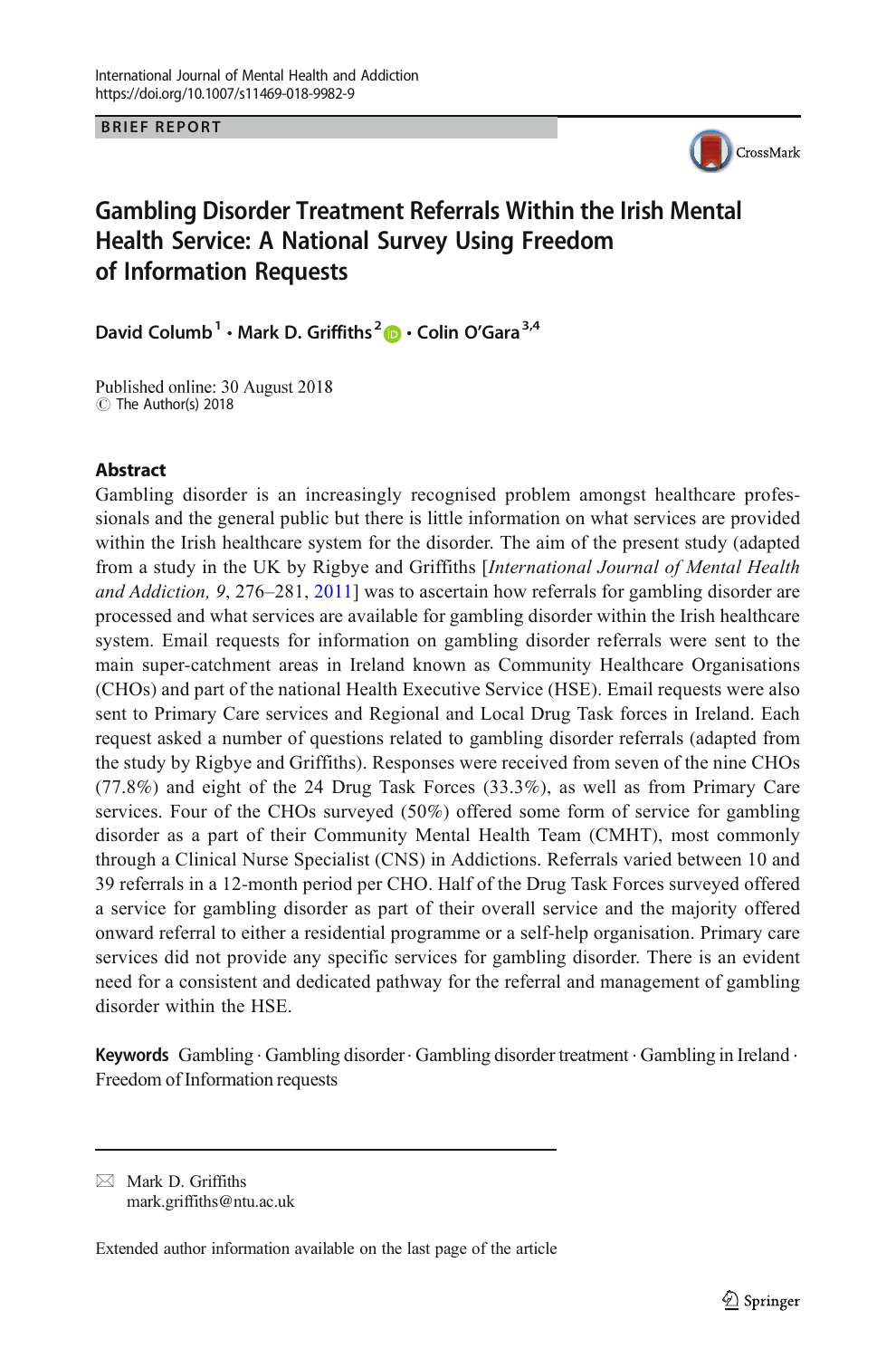Gambling disorder has been defined as a behavioural addiction in the latest (fifth) edition of the Diagnostic and Statistical Manual of Mental Disorders (American Psychiatric Association [2013](#page-6-0)), and has become an increasingly recognised problem amongst healthcare professionals and the general public in many countries worldwide (Calado and Griffiths [2016](#page-6-0)). This is due in part to increased knowledge and identification of gambling disorder, with the 2010 British Gambling Prevalence Survey (Wardle et al. [2011\)](#page-7-0) estimating the prevalence of gambling disorder in the UK to be 0.9% of the adult population (approximately 450,000 people). More recent figures from a Northern Ireland study in 2016 showed the prevalence of gambling disorder to be 2.3%, higher than in Wales  $(1.1\%)$ , Scotland  $(0.7\%)$  and England  $(0.5\%)$ (Northern Ireland Statistics and Research Agency [2017](#page-7-0)). There is no such national prevalence data in Ireland currently, but a study from the Institute of Public Health in Ireland in 2010 estimated the number of individuals likely to have a gambling disorder at around 40,000 people (Institute of Public Health in Ireland [2010](#page-7-0)).

Gambling disorder has also become a recent topic of conversation in Ireland. In February 2018, the Gambling Control Bill 2013 was discussed by the Irish Government in order to regulate the expanding gambling sector which has emerged in recent years and to protect vulnerable adults and young people (Oireachtas [2018\)](#page-7-0). The Irish Gambling Control Bill 2013 proposes a new and comprehensive framework for the regulation of gambling in Ireland (Department of Justice and Equality [2013](#page-7-0)) and has recently been referenced in both research publications (O'Gara [2017a\)](#page-7-0) and national media coverage (O'Gara [2017b\)](#page-7-0). The Irish Gambling Control Bill 2013 also makes provisions for funding of medical treatment services and scientific research into gambling disorder in Ireland (Department of Justice and Equality [2013](#page-7-0)). In addition to this, the Irish Medical Organisation (IMO), the national representative medical organisation linking all branches of the medical profession in Ireland, released a position paper on gambling disorder. They recommended that research be funded into the extent of gambling disorder and its effects on individuals and their families in Ireland (Irish Medical Organisation [2015](#page-7-0)).

Gambling disorder can have a multitude of negative medical and psychosocial effects on individuals and their families (Griffiths [2004\)](#page-7-0). There is widespread literature on the effects that gambling disorder can have on mental health. Problem gamblers use gambling as a means to alleviate their current mood state, rather than using gambling as a leisurely pursuit (Wood and Griffiths [2015](#page-7-0)). People affected by gambling disorder can experience irritability, extreme moodiness, poor personal relationships, absenteeism from work, neglect of family, and financial difficulties (Griffiths [2004](#page-7-0)). A recent survey of online gambling in Ireland also suggested gambling disorder could be a significant problem in Ireland, with around 75% of the population surveyed stating that they had borrowed money or sold something to get money to gamble (Columb and O'Gara [2017](#page-6-0)). The same study also reported that 74.5% of respondents stated that gambling had caused financial problems for them and their household.

There are a number of self-help and voluntary organisations in Ireland offering support and information for people with gambling disorder. Organisations such as Gamble Aware Ireland, Problem Gambling Ireland, and Gamblers Anonymous offer information and advice around gambling disorder, as well as counselling services and other avenues for treatment should they be required [\(www.gambleaware.ie](http://www.gambleaware.ie), [www.problemgambling.ie](http://www.problemgambling.ie), [www.gamblersanonymous.ie](http://www.gamblersanonymous.ie)). There are also a number of charitable organisations and private addiction services in Ireland that can offer treatment for gambling disorder in residential, inpatient, and outpatient settings (Problem Gambling Ireland [2016](#page-7-0)).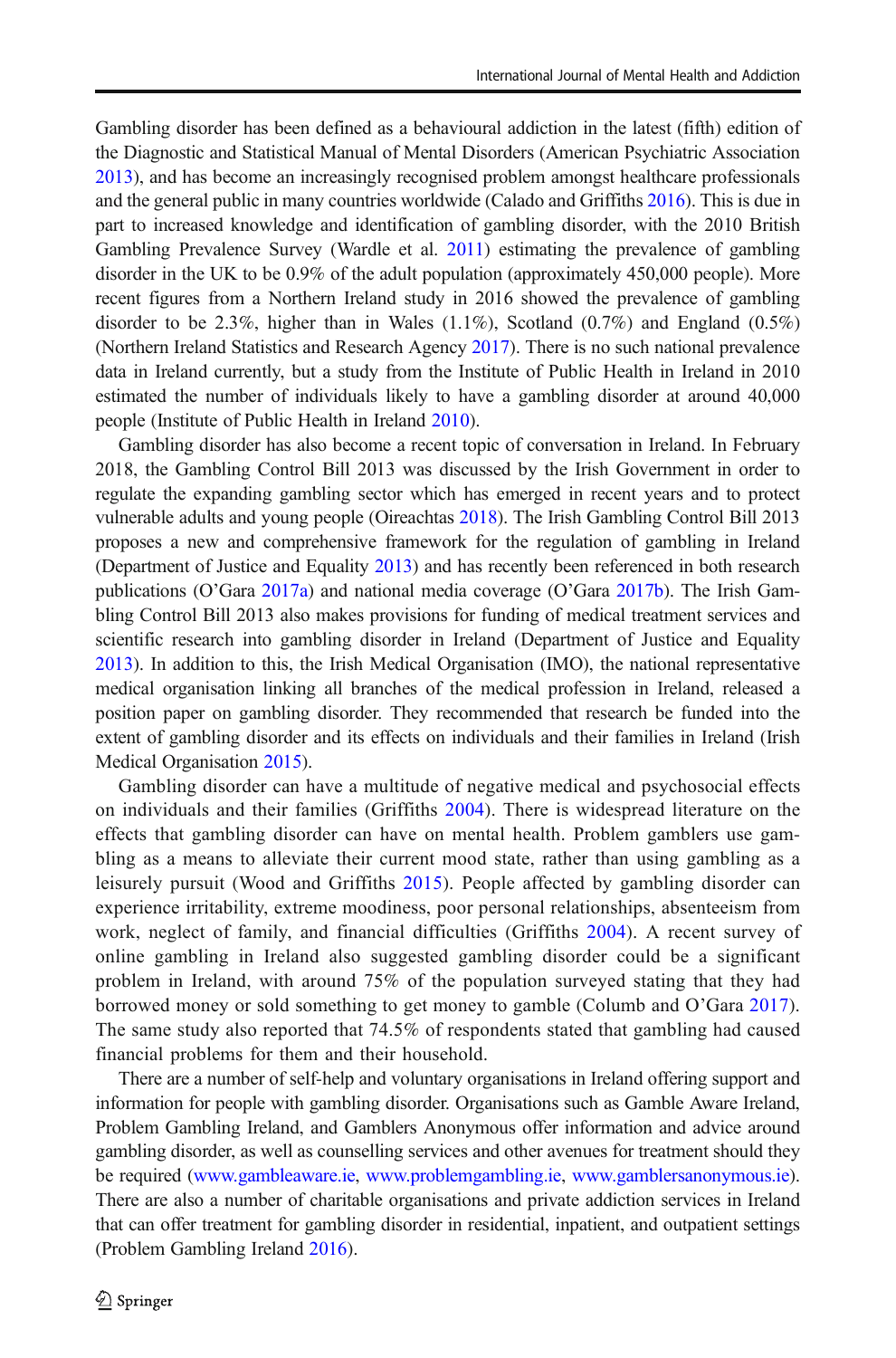However, there is little information on what services are provided within the Irish healthcare system for gambling disorder. Furthermore, there is also little information on how mental health and addiction teams in Ireland manage referrals to their services for gambling disorder. A study by Rigbye and Griffiths ([2011\)](#page-7-0) (on which study the present study is adapted from) conducted a survey of gambling disorder services provided by the National Health Service (NHS) in the UK. Their study found that 97% of the NHS Trusts did not provide any service (specialist or otherwise) for gambling disorder (Rigbye and Griffiths [2011](#page-7-0)). Therefore, the aim of the present study was to ascertain how referrals for gambling disorder are processed in Ireland and what services are available for gambling disorder within the Irish healthcare system.

### **Methods**

Between November 2017 and April 2018, email requests were sent to each of the nine Community Healthcare Organisations (CHOs) in Ireland. These CHOs are large organisations that offer a broad range of services outside the acute hospital system and include Primary Care, Social Care, Mental Health, and Health and Wellbeing services. These CHOs are further subdivided into 32 smaller regions operating at a local level known as Local Health Offices (LHOs) (Fig. 1). These CHOs and LHOs contain mental health teams covering specific regions known as Community Mental Health Teams (CMHTs). When an inadequate response or lack of response was received from a CHO, the Local Health Offices within the CHO were contacted individually.



Fig. 1 Structure of the Health Service in Ireland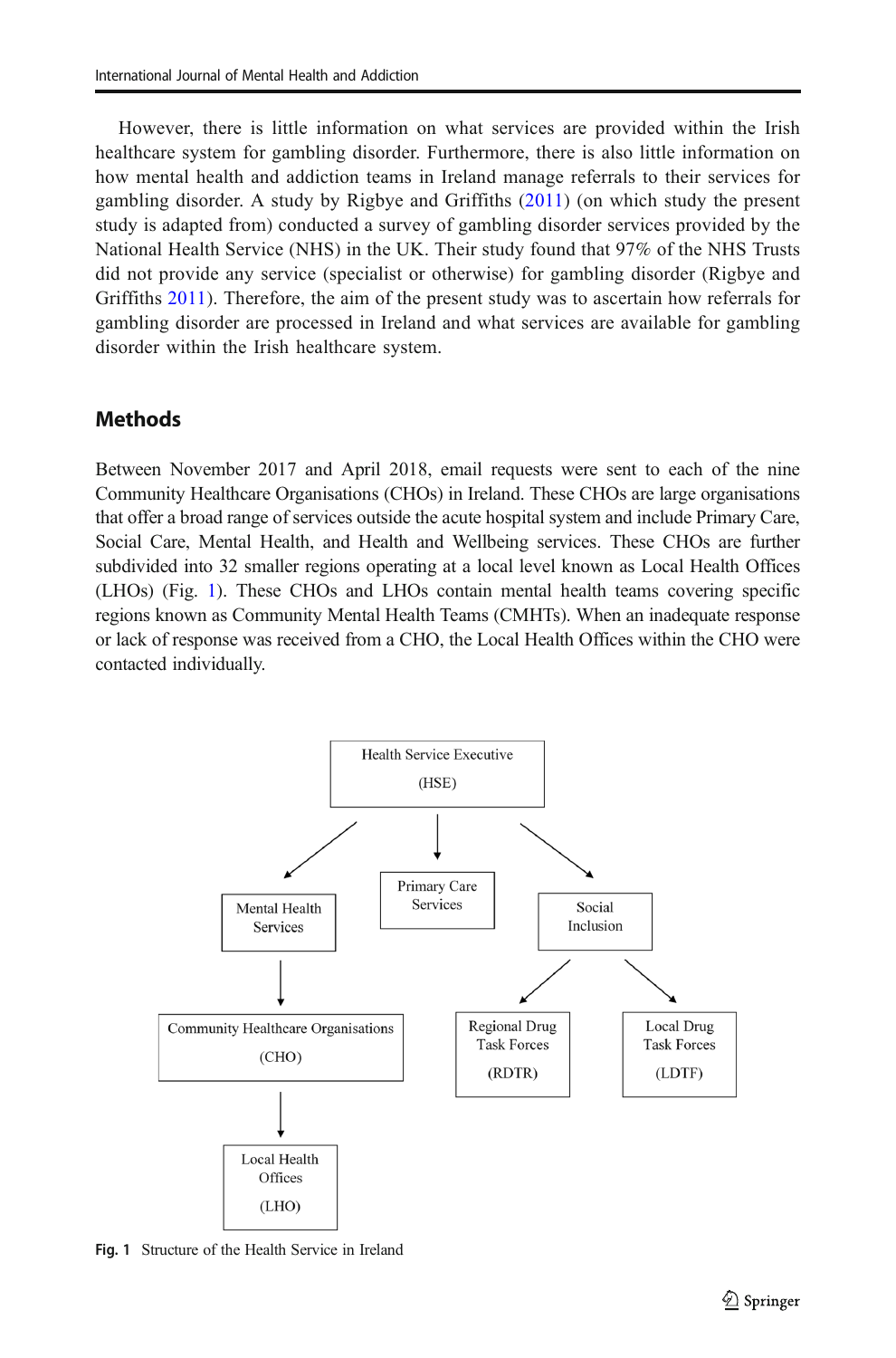Email requests were also sent to the addiction service within the Primary Care Service and each of the 24 Regional and Local Drug Task Forces in Ireland in order to collate further information on direct referrals to these agencies within the HSE. The Regional and Local Drug Task Forces are responsible for implementing (i) 'National Drugs Strategy 2009–2016' (Department of Community Rural and Gaeltacht Affairs [2009\)](#page-6-0) and (ii) 'Reducing Harm, Supporting Recovery 2017–2025' (Department of Health [2017](#page-6-0)) legislation across Ireland from an addiction perspective and would be an alternative route of referral to the CMHT within the HSE. Requests were made under the Freedom of Information Act 2014 (Minister for Public Expenditure and Reform [2014](#page-7-0)) where applicable or as a general request for information from the organisation. Each request asked the following questions, adapted from the study performed by Rigbye and Griffiths ([2011](#page-7-0)).

- (1) The different types of mental health service provided for gambling disorder (psychiatry input, counselling, etc.)
- (2) Job title of each qualified mental health professionals within the service who offer treatment for gambling problems
- (3) Number of gambling disorder specialists in the area
- (4) Lowest age limit for referral to service
- (5) Number of referrals to the service for possible gambling disorder (as primary reason for referral) in the past 12 months (if this information is to hand)
- (6) Additionally, if the service does not provide treatment for gambling disorder/gambling disorder, where would the service refer these patients to?

Depending on the responses provided in the initial email, further email enquiries were made to the appropriate agencies (be it primary care services or addiction services in their area). The responses for these emails were then collated and analysed using descriptive statistics.

## **Results**

Out of all the CHOs surveyed, email replies were received from seven of the nine services (77.8%). Of the remaining CHOs, the Local Health Offices within that CHO were contacted. Combined with the CHO results, this equates to responses from 28 of the 32 Local Health Offices within the HSE (87.5%). No data were collected from one CHO, so the results below are based on the remaining eight CHOs. In relation to services offered for gambling disorder, four of the CHOs surveyed (50.0%) offered some form of service for gambling disorder as a part of their general adult team. In most cases, this involved a referral to a Clinical Nurse Specialist in Addictions working within the MDT of the community mental health team. One CHO that offered detailed feedback on the local services provided by each team demonstrated that services can vary greatly within CHOs. As an example of this, only one of the local Community Mental Health Teams (CMHTs) within the CHO offered treatment for gambling disorder, with the other local teams within the CHO referring these patients to residential treatment facilities, primary care, or local self-help groups (for example, Gambler's Anonymous). Of note, two CHOs surveyed offered a comprehensive service for gambling disorder. Both CHOs had addiction counsellors treating gambling disorder as part of each of their community mental health teams, with one CHO stating that they had a service level agreement (SLA) to fund a residential treatment facility offering a 30-day treatment for gambling disorder.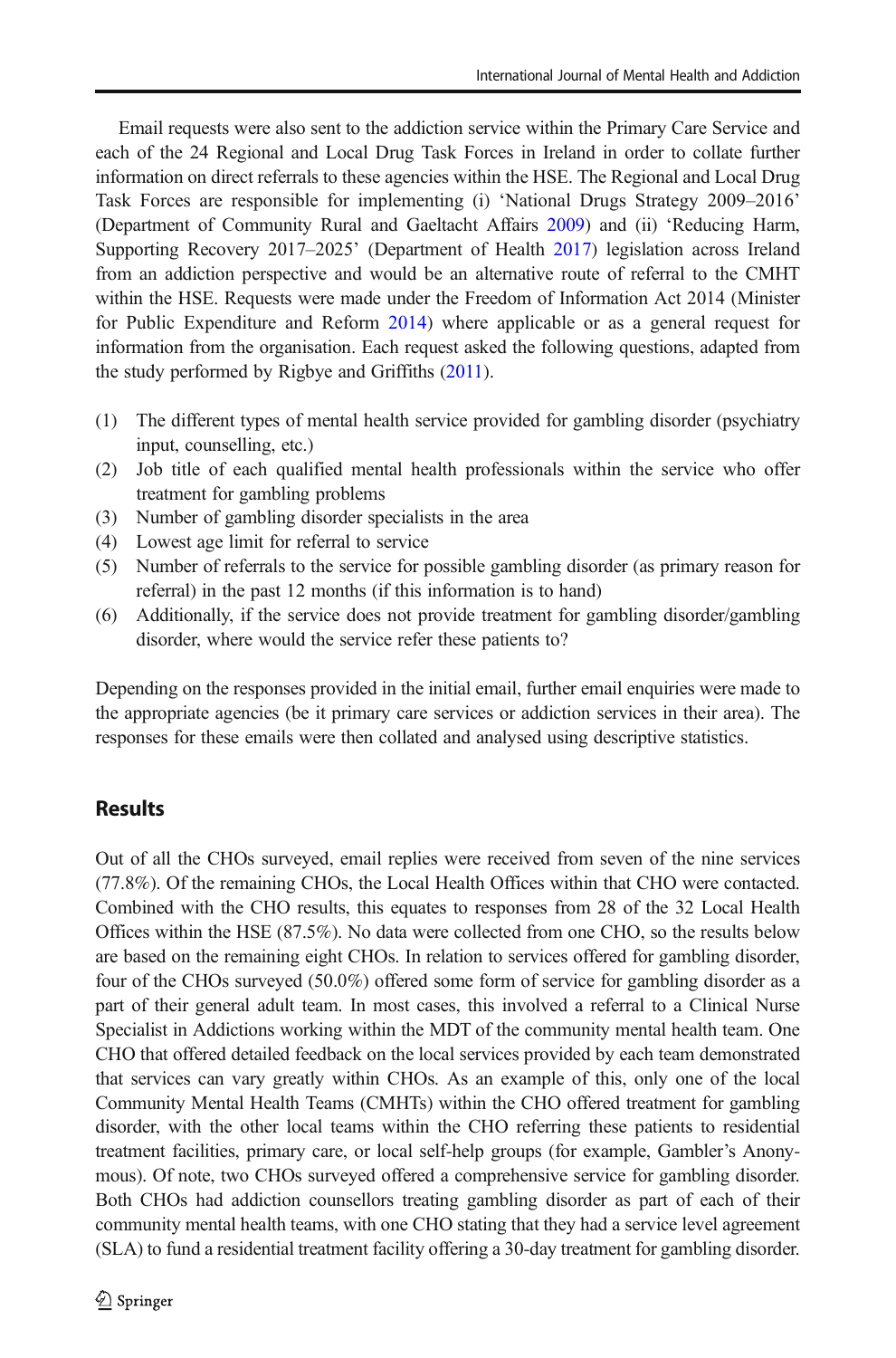Of the CHOs that did not offer services for gambling disorder, responses varied from referring patients to local addictions services, to primary care services, or offering no service in relation to gambling disorder. When referred to addiction services in these areas, there was no specific service available for gambling disorder but, if gambling disorder was identified as a co-morbidity in relation to another addiction, it would be treated in a similar fashion to other addictions. When referred to primary care services, patients were recommended to attend residential treatments and local counselling services in their area. Of note, when gambling services were not available in any form within the CHO, there was an addiction service present but the addiction counsellors therein did not provide any services for gambling disorder.

Responses were received from 8 of the 24 Regional and Local Drug Task Forces in relation to gambling disorder. Four of the Drug Task Forces offered a service for gambling disorder as part of their overall service. In all but one Drug Task Force, onward referral to either a residential programme or self-help organisation was offered to these patients. One Drug Task Force offered counselling, group work, key working, family support, structured day programmes, and aftercare for all addictions, with staff trained specifically in brief intervention for gambling disorder. Of the Drug Task Forces that did not provide services for gambling disorder  $(n = 4)$ , it was reported that gambling disorder either did not fall under their remit or had not been identified as a major issue in their own internal audits of their service.

Primary care services stated that they were unaware of any general practitioners (GPs) specifically trained in gambling disorder and that there were no specific primary care services assigned to gambling disorder. They did offer comprehensive reading material as well as information around residential and self-help organisations around the country. One CHO and one Drug Task Force referred to treatment of patients aged under 18 years for gambling disorder. In each instance, these patients were referred to appropriate counselling services for addiction. Of the other CHOs offering services for gambling disorder  $(n=3)$ , these services were offered to patients over 18 years only.

Three CHOs offered data on the number of referrals received for gambling as the primary reason for referral. The number of referrals varied between 10 and 39 referrals in a 12-month period per CHO. However, there was a noted variation even within CHOs, with one district receiving 32 referrals compared to another district receiving two referrals within the same CHO for gambling disorder. One Drug Task Force also reported six referrals for gambling disorder as the main reason for referral. As a comparison, Saoirse, a specialist provider of addiction counselling and programmes (including gambling disorder), received 11 referrals for gambling disorder as the primary reason out of a total of 441 referrals in a 12-month period (2017).

#### **Discussion**

The aim of the present study was to ascertain how referrals for gambling disorder are processed in Ireland and what services are available for gambling disorder within the Irish healthcare system. The main finding of this study was that there are large discrepancies between services offered by the different CHOs for gambling disorder. Gambling disorder services range from each CMHT within a CHO having at least one member of the team with some training in offering services for gambling disorder, to offering no service for gambling disorder whatsoever. The 2006 Irish document 'A Vision for Change' states very clearly that the major responsibility for care of people with addiction lies outside the mental health system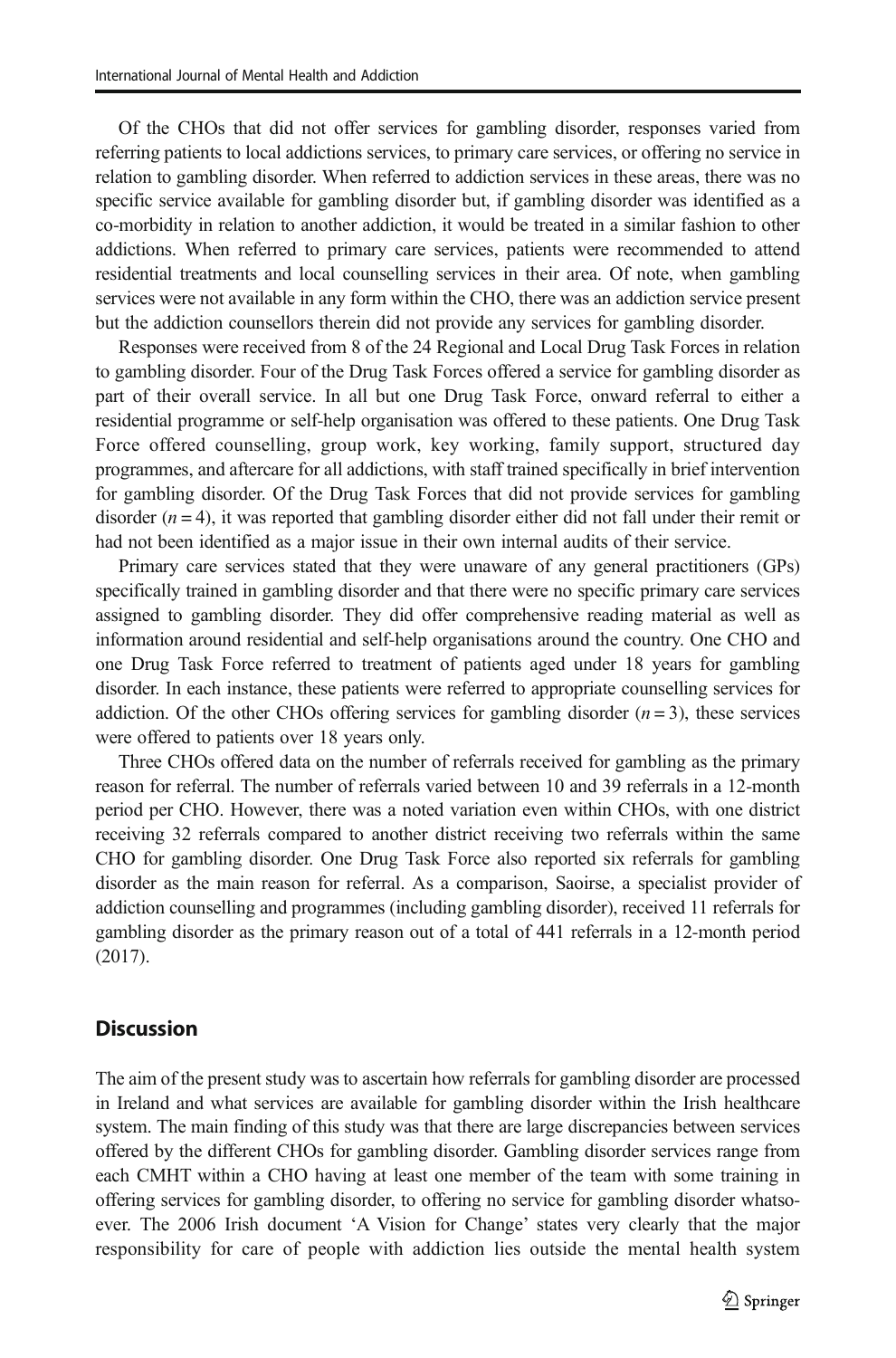(Department of Health and Children [2006](#page-6-0)). However, from the data above, most CHOs provided services to patients with substance misuse as part of either their addictions service or their general adult mental health teams. This suggests there is some infrastructure in place in terms of assessment and management of gambling disorder as part of overall service provision, but that there may not be the necessary training in place in order to assess and manage gambling disorder. There were also a number of teams without a dedicated clinical nurse specialist (or other discipline) in addictions.

Outside of the data collected from the CHOs, there were few treatment options available for gambling disorder. Primary care services did not provide any gambling-specific services and half of the Drug Task Force surveyed did not offer a service for gambling disorder. Interestingly, some of the responses indicated that gambling disorder had not been identified as a major issue in their own research of their service needs and that their services mainly focussed on substance addiction. This tallies with the study conducted by Rigbye and Griffiths [\(2011](#page-7-0)), in which they stated that some services would not class gambling disorder as a mental health issue. In contrast to this, there was some appetite for training in gambling disorder management, as evidenced by one Drug Task Force undertaking their own training in brief intervention for gambling disorder. This again highlights an evident need for consistent and dedicated pathways and information amongst providers of treatment in addiction services.

A small number of teams returned data on referrals for gambling disorder or gambling disorder in their area. One CHO received 39 referrals for gambling disorder, which was the largest number of referrals recorded in this study for one CHO. When looking at this as a percentage of total population in the CHO, this accounts for around 0.005% of the population (based on census results for this particular CHO) (Health Service Executive [2015](#page-7-0)). This is much lower than expected based on prevalence studies examining gambling disorder (Institute of Public Health in Ireland [2010](#page-7-0)). This suggests that a large number of people suffering with gambling disorder in Ireland are not being identified or accessing services within the Irish healthcare system.

The present study also highlighted the different directions that referrals take when they are referred to community mental health teams. Referrals that were not managed by the community mental health team were either referred to primary care services, addiction services, or advised to self-refer to residential treatment programmes and/or support organisations. There is a lack of consistency between CHOs in terms of where patients with gambling disorder are managed. As an example from this study, some clinical nurse specialists in addictions offer treatment for gambling disorder in specific CHOs and in other CHOs the service is not available, despite having clinical nurse specialists in addiction. This can cause confusion for general practitioners and mental health professionals making referrals for these patients. The study by Rigbye and Griffiths [\(2011](#page-7-0)) makes reference to this point, with their study indicating a lack of knowledge around where to refer patients for gambling disorder in the British NHS system.

The majority of CHOs that offered services to patients with gambling disorder offered the services to adults only. Only one CHO and one Drug Task Force offered services to patients under the age of 18 years. It is known from previous studies that rate of at-risk and gambling disorder to be 4% and 1.2% respectively in the adolescent (aged 14–18 years) population (Gonzalez-Roz et al. [2017\)](#page-7-0), although a recent systematic review found a very wide range of problem gambling in adolescence ranging from 0.2% in Norway and Australia to 13% in Croatia (Calado et al. [2017\)](#page-6-0). There is also evidence from population surveys in the UK that 12% of adolescents (aged 11–16 years) had gambled in the week prior to taking part in a national survey (Gambling Commission [2017](#page-7-0)). This could cause significant difficulties for this cohort because gambling disorder in adolescents has also been associated with delinquent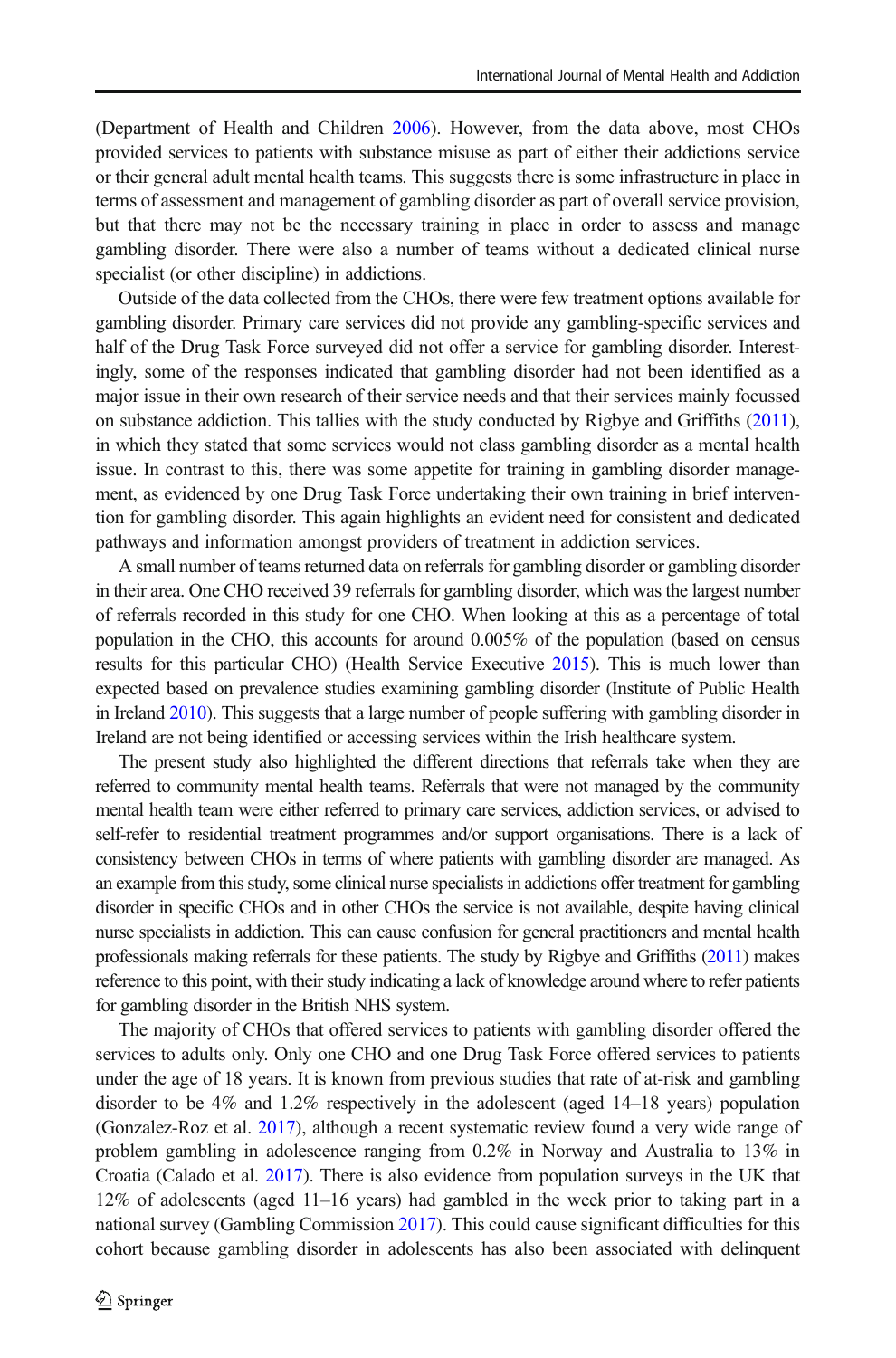<span id="page-6-0"></span>behaviours (Kryszajtys et al. [2018\)](#page-7-0). There is no such prevalence data in an Irish adolescent population and further research in this area would be very beneficial to identify this cohort for early intervention and treatment.

There were some limitations noted in the present study. Whilst there were a large number of responses from the CHOs, there were relatively few responses from the Drug Task Forces. The low number of responses may not reflect the gambling services offered by these organisations. This is in contrast to the high number of responses from the CHOs, which is a strength of the present study. The study here was more focused on referrals to mental health teams in relation to gambling disorder, but there are many self-help and residential treatment facilities outside the remit of the HSE at which problem gamblers can attend. Further research into these facilities would likely add to the knowledge of prevalence and treatment of the gambling disorder population in Ireland.

Overall, the present study highlighted the evident need for a consistent and dedicated pathway for the referral of problem gamblers to services within the Irish HSE. At present, there is too great a disparity in how referrals of gambling disorder are processed which can lead to potential patients not being identified or treated. There is also a need for more specialist addictions input into the management of these patients as standard practice in order to reduce the morbidity in this patient cohort.

#### Compliance with Ethical Standards

Conflict of Interest MG's university currently receives funding from Norsk Tipping (the gambling operator owned by the Norwegian Government) for ongoing research. MG has received funding for a number of research projects in the area of gambling education for young people, social responsibility in gambling and gambling treatment from Gamble Aware (formerly the Responsibility in Gambling Trust), a charitable body which funds its research program based on donations from the gambling industry. MG also undertakes consultancy for various gaming companies in the area of social responsibility in gambling. The remaining authors (DC and COG) have no conflicts of interest.

Open Access This article is distributed under the terms of the Creative Commons Attribution 4.0 International License (http://creativecommons.org/licenses/by/4.0/), which permits unrestricted use, distribution, and reproduction in any medium, provided you give appropriate credit to the original author(s) and the source, provide a link to the Creative Commons license, and indicate if changes were made.

### References

- American Psychiatric Association. (2013). Diagnostic and statistical manual of mental disorders (5th ed.). Arlington: American Psychiatric Association.
- Calado, F. & Griffiths, M. D. (2016). Problem gambling worldwide: An update of empirical research (2000- 2015). Journal of Behavioral Addictions, 5, 592–613.
- Calado, F., Alexandre, J. & Griffiths, M. D. (2017). Prevalence of adolescent problem gambling: A systematic review of recent research. Journal of Gambling Studies, 33, 397–424.
- Columb, D., & O'Gara, C. (2017). A national survey of online gambling behaviours. Irish Journal of Psychological Medicine, 1–9. <https://doi.org/10.1017/ipm.2017.64>.
- Department of Community Rural and Gaeltacht Affairs. (2009). National drugs strategy 2009–2016. Retrieved June 8, 2018, from: [https://www.drugsandalcohol.ie/12388/1/DCRGA\\_Strategy\\_2009-2016.pdf.](https://www.drugsandalcohol.ie/12388/1/DCRGA_Strategy_2009-2016.pdf)
- Department of Health. (2017). Reducing harm, supporting recovery 2017–2025. Retrieved June 8, 2018, from: [https://health.gov.ie/wp-content/uploads/2017/07/Reducing-Harm-Supporting-Recovery-](https://health.gov.ie/wp-content/uploads/2017/07/Reducing-Harm-Supporting-Recovery-2017-2025.pdf)[2017-2025.pdf.](https://health.gov.ie/wp-content/uploads/2017/07/Reducing-Harm-Supporting-Recovery-2017-2025.pdf)
- Department of Health and Children. (2006). A vision for change: report of the expert group on mental health policy. Dublin: Stationery Office.